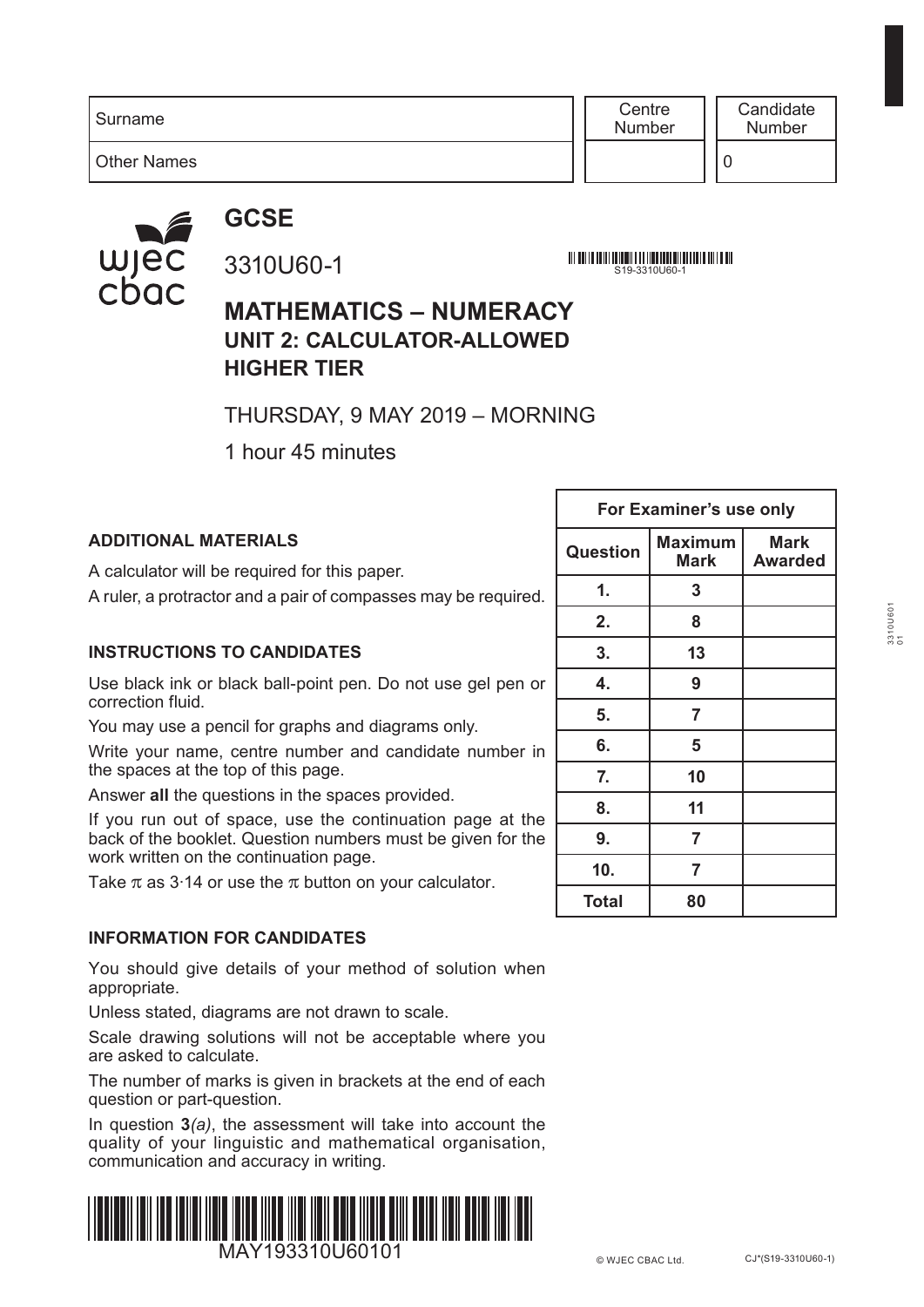

AER, as a decimal, is calculated using the formula  $\left(1+\frac{i}{n}\right)^n-1$  , where *i* is the nominal interest rate per annum as a decimal and *n* is the number of compounding periods per annum.

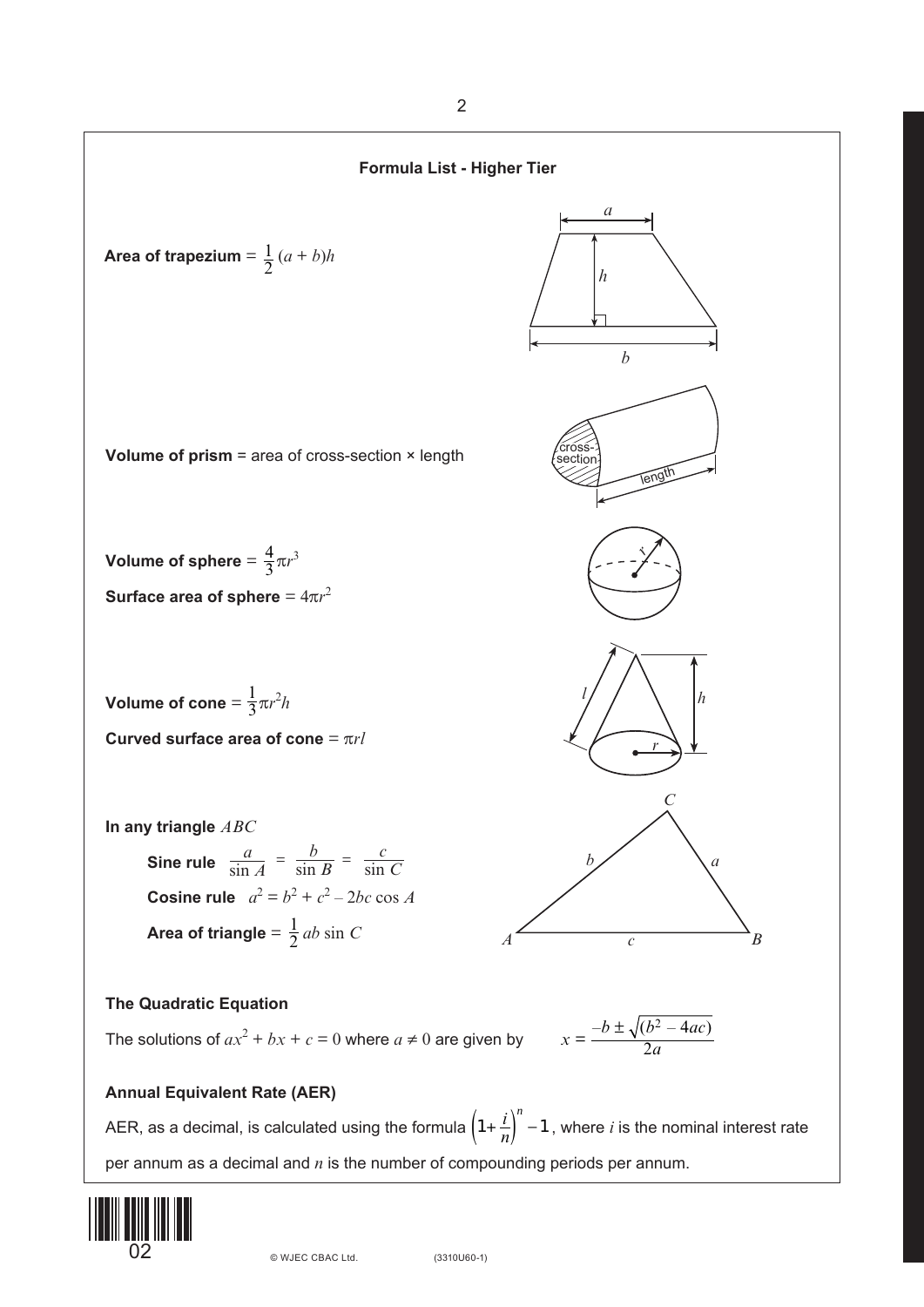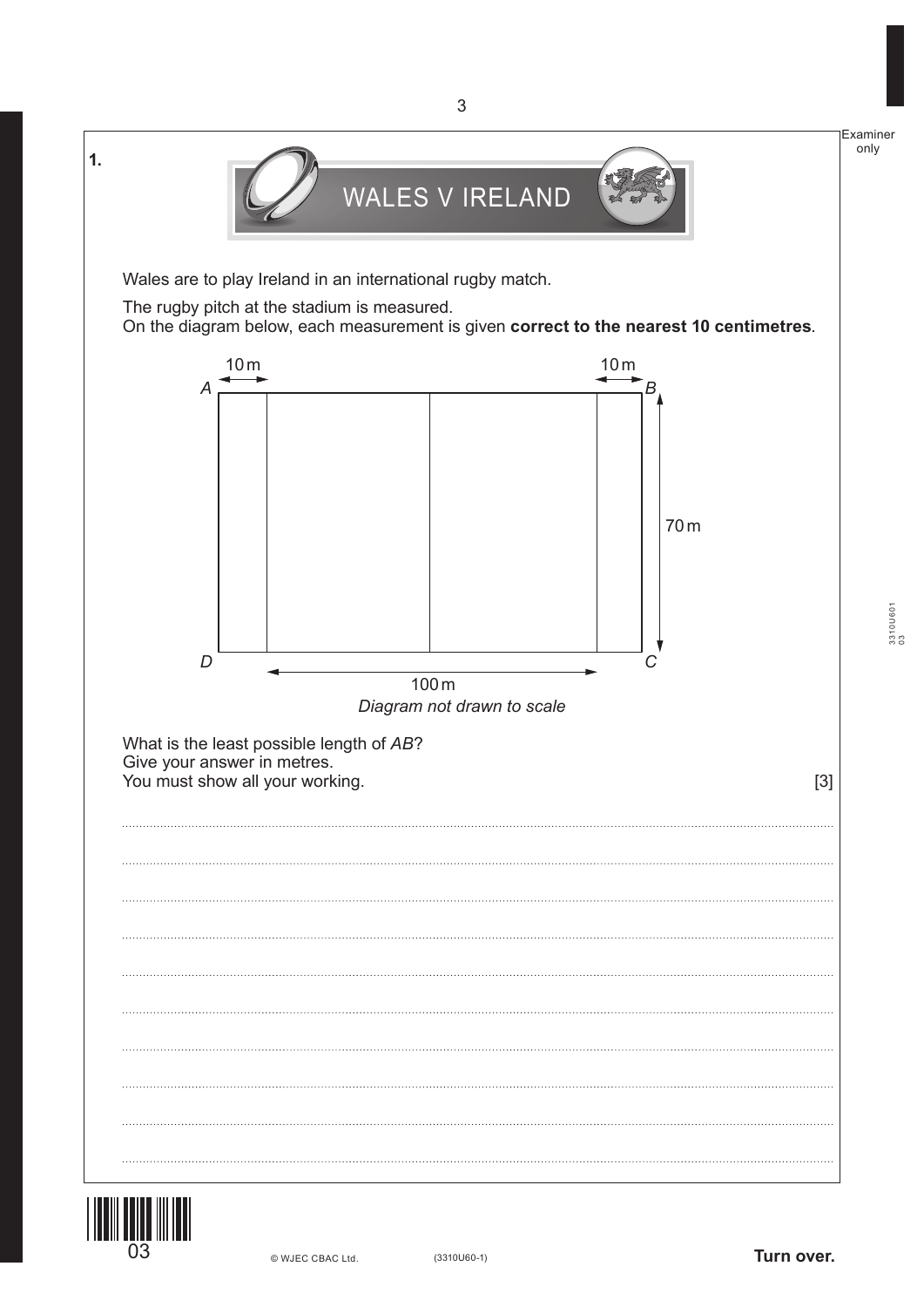| (i)  | The internal measurements of a tin of baked beans are:<br>radius 3.6 cm,<br>$\bullet$<br>height 9.3 cm.<br>$\bullet$   |                                                                                                                                                                          | Examiner<br>only |
|------|------------------------------------------------------------------------------------------------------------------------|--------------------------------------------------------------------------------------------------------------------------------------------------------------------------|------------------|
|      | Calculate the internal volume of the tin.                                                                              | $[2]$                                                                                                                                                                    |                  |
|      |                                                                                                                        |                                                                                                                                                                          |                  |
| (ii) | Every 1 cm <sup>3</sup> of baked beans in a tin has a mass of 1 g.<br>A portion of baked beans is $\frac{1}{2}$ a tin. |                                                                                                                                                                          |                  |
|      |                                                                                                                        | $[1]$                                                                                                                                                                    |                  |
|      |                                                                                                                        |                                                                                                                                                                          |                  |
|      |                                                                                                                        |                                                                                                                                                                          |                  |
|      |                                                                                                                        |                                                                                                                                                                          |                  |
|      | Diagram not drawn to scale                                                                                             |                                                                                                                                                                          |                  |
|      |                                                                                                                        | $[2]$                                                                                                                                                                    |                  |
|      |                                                                                                                        |                                                                                                                                                                          |                  |
|      |                                                                                                                        |                                                                                                                                                                          |                  |
|      |                                                                                                                        |                                                                                                                                                                          |                  |
|      |                                                                                                                        |                                                                                                                                                                          |                  |
|      |                                                                                                                        | What is the mass of a portion of baked beans?<br>A mathematically similar tin of baked beans has a radius of 4.2 cm.<br>Calculate the height of the larger tin of beans. |                  |

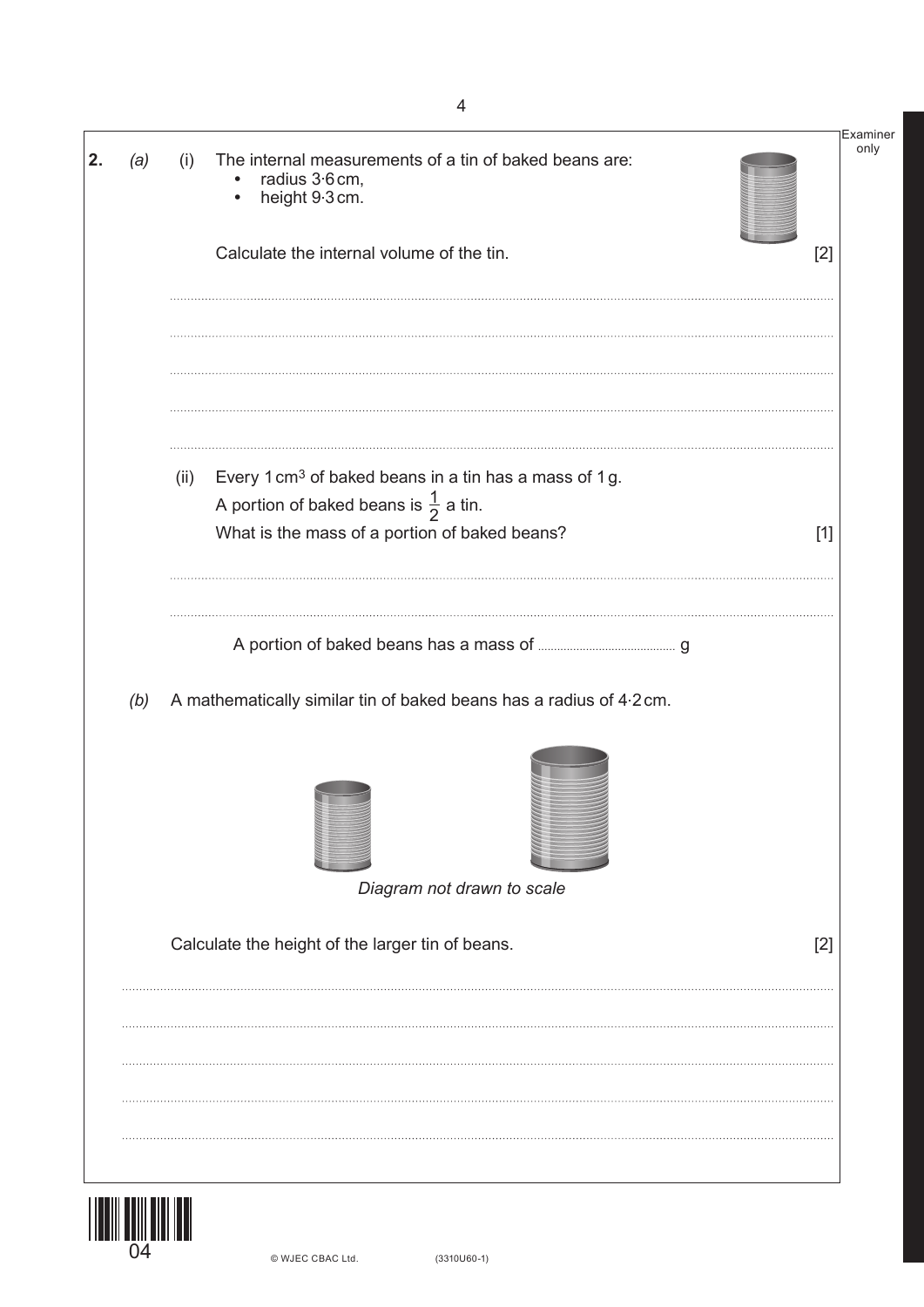|     |                                                                                                                                   | ∣Examineı |
|-----|-----------------------------------------------------------------------------------------------------------------------------------|-----------|
| (c) | In a portion of baked beans there is:<br>$\bullet$ 1.85g of salt,                                                                 | only      |
|     | 11.7 g of sugar.<br>$\bullet$                                                                                                     |           |
|     | For women, the recommended daily allowance of:<br>salt is 6g,<br>$\bullet$                                                        |           |
|     | sugar is 90g.<br>$\bullet$                                                                                                        |           |
|     | Consider a portion of baked beans.<br>Is it salt or sugar that provides the greater proportion of the recommended daily allowance |           |
|     | for women?<br>You must show all your working.<br>$[3]$                                                                            |           |
|     |                                                                                                                                   |           |
|     |                                                                                                                                   |           |
|     |                                                                                                                                   |           |
|     |                                                                                                                                   |           |
|     |                                                                                                                                   |           |
|     |                                                                                                                                   |           |
|     |                                                                                                                                   | 22101160  |
|     |                                                                                                                                   |           |
|     |                                                                                                                                   |           |
|     |                                                                                                                                   |           |
|     |                                                                                                                                   |           |
|     |                                                                                                                                   |           |
|     |                                                                                                                                   |           |
|     |                                                                                                                                   |           |
|     |                                                                                                                                   |           |
|     |                                                                                                                                   |           |
|     |                                                                                                                                   |           |
|     |                                                                                                                                   |           |
|     |                                                                                                                                   |           |
|     |                                                                                                                                   |           |
|     |                                                                                                                                   |           |

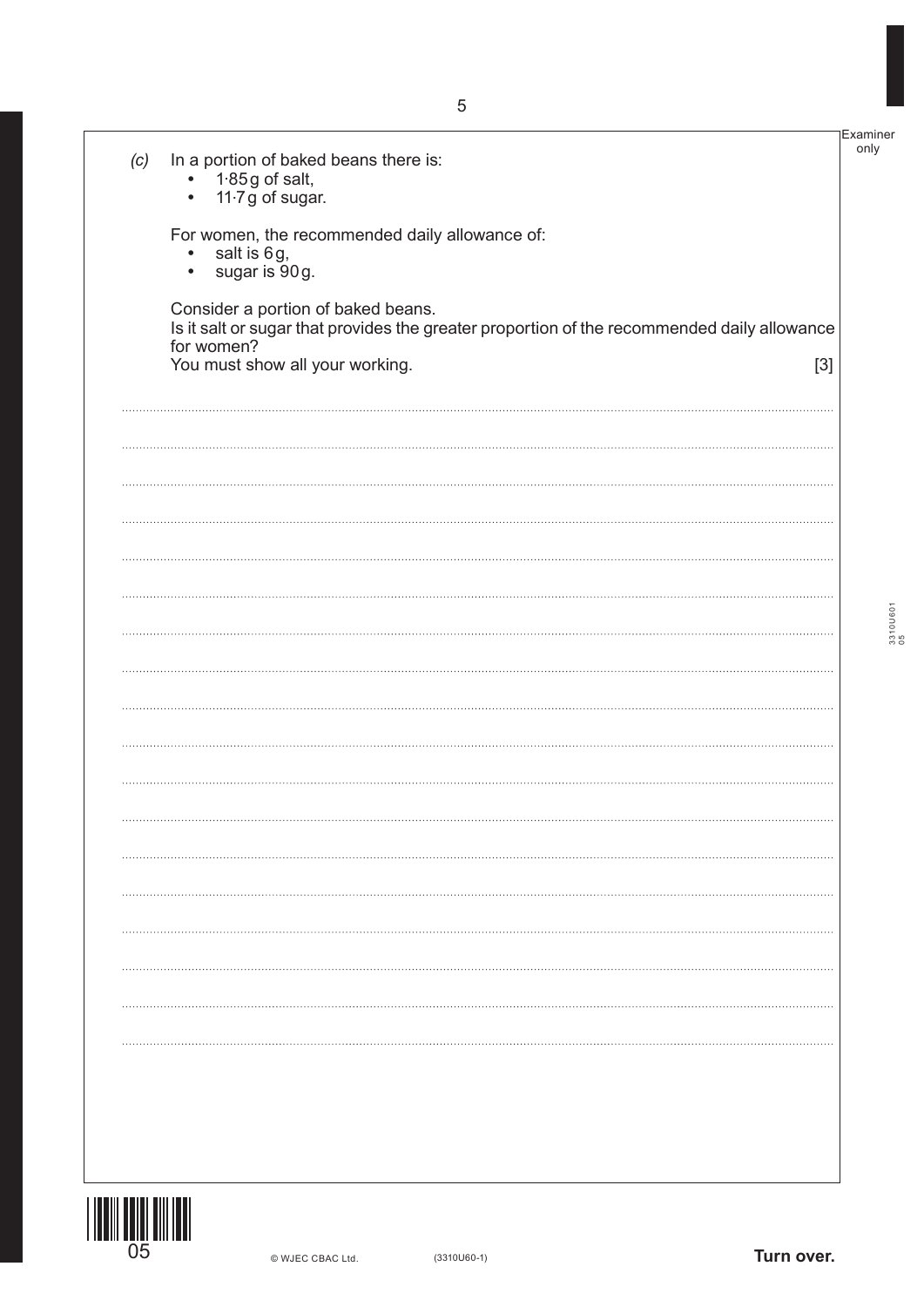|     |                                                                                                                                                                                                                                                                        | Examiner |
|-----|------------------------------------------------------------------------------------------------------------------------------------------------------------------------------------------------------------------------------------------------------------------------|----------|
| (a) | In this part of the question, you will be assessed on the quality of your organisation,<br>communication and accuracy in writing.                                                                                                                                      | only     |
|     | On 1st June, Delyth budgets for her next electricity bill.<br>This bill will be for the months of June, July and August.<br>Her bill will have to be paid at the beginning of September.                                                                               |          |
|     | She knows:                                                                                                                                                                                                                                                             |          |
|     | the standing charge is £8 per month,<br>$\bullet$<br>her meter reading on 1st June is 20150 kWh,<br>$\bullet$<br>her estimate for her meter reading on 31st August is 20950 kWh,<br>$\bullet$<br>her agreement states that electricity costs 23p per kWh,<br>$\bullet$ |          |
|     | VAT at 5% is payable on the total of the standing charge and the cost of the electricity<br>$\bullet$<br>used.                                                                                                                                                         |          |
|     | Calculate how much she should budget each month so that she is able to pay her next<br>$[7 + 2 OCW]$<br>electricity bill.                                                                                                                                              |          |
|     |                                                                                                                                                                                                                                                                        |          |
|     |                                                                                                                                                                                                                                                                        |          |
|     |                                                                                                                                                                                                                                                                        |          |
|     |                                                                                                                                                                                                                                                                        |          |
|     |                                                                                                                                                                                                                                                                        |          |
|     |                                                                                                                                                                                                                                                                        |          |
|     |                                                                                                                                                                                                                                                                        |          |
|     |                                                                                                                                                                                                                                                                        |          |
|     |                                                                                                                                                                                                                                                                        |          |
|     |                                                                                                                                                                                                                                                                        |          |
|     |                                                                                                                                                                                                                                                                        |          |
|     |                                                                                                                                                                                                                                                                        |          |
|     |                                                                                                                                                                                                                                                                        |          |
|     |                                                                                                                                                                                                                                                                        |          |
|     |                                                                                                                                                                                                                                                                        |          |
|     |                                                                                                                                                                                                                                                                        |          |
|     |                                                                                                                                                                                                                                                                        |          |
|     |                                                                                                                                                                                                                                                                        |          |
|     |                                                                                                                                                                                                                                                                        |          |

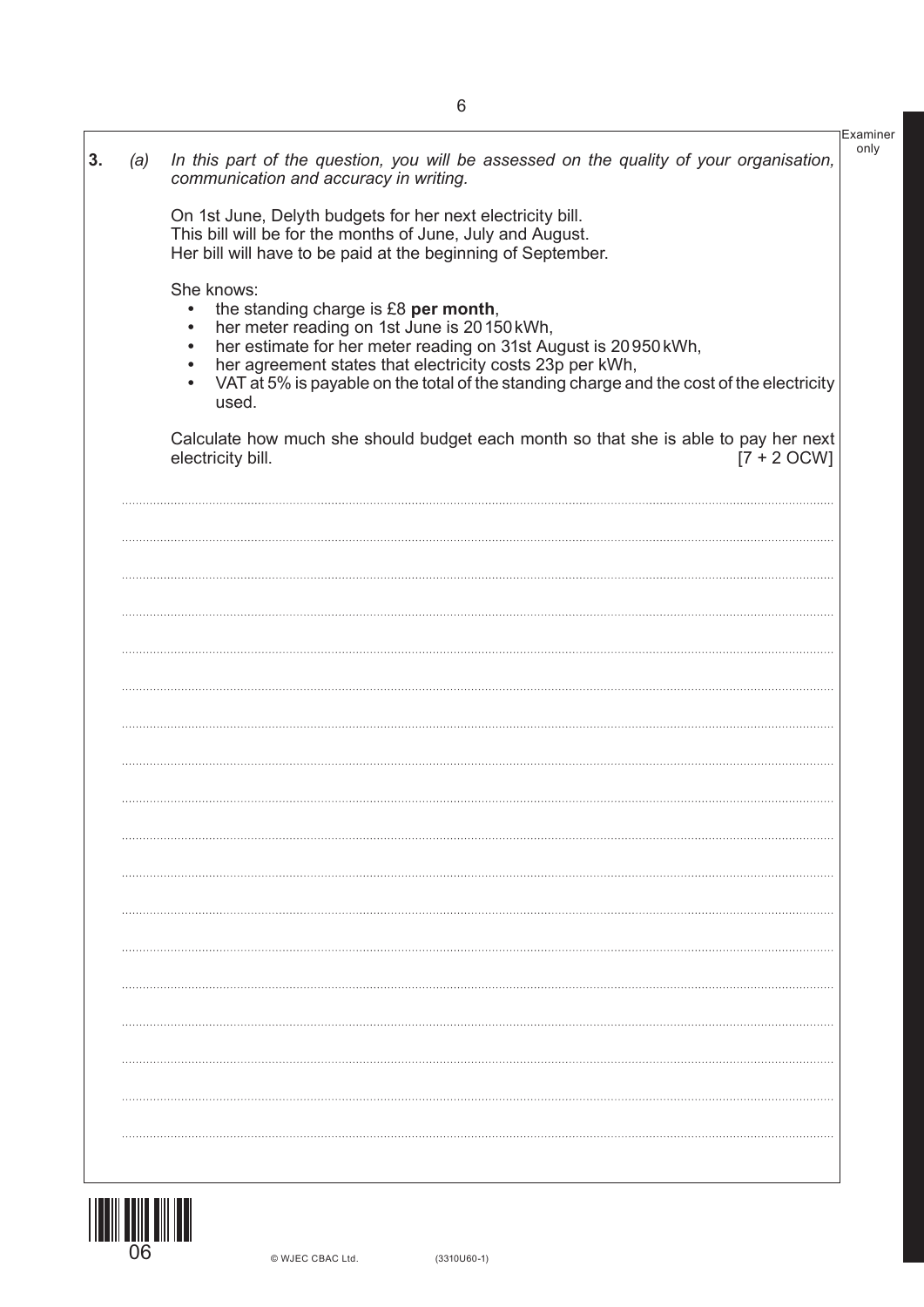| (b) | Delyth invested £500 in a saver bank account 20 years ago.<br>She did not withdraw money or make any other payments into this account.<br>The bank paid 2.2% compound interest per annum during the first 5 years.<br>Compound interest at 1.6% per annum was paid for the remaining 15 years. |     | Examiner<br>only |
|-----|------------------------------------------------------------------------------------------------------------------------------------------------------------------------------------------------------------------------------------------------------------------------------------------------|-----|------------------|
|     | Delyth closes the account after 20 years.<br>How much money should she receive?                                                                                                                                                                                                                | [4] |                  |
|     |                                                                                                                                                                                                                                                                                                |     |                  |
|     |                                                                                                                                                                                                                                                                                                |     |                  |
|     |                                                                                                                                                                                                                                                                                                |     |                  |
|     |                                                                                                                                                                                                                                                                                                |     |                  |
|     |                                                                                                                                                                                                                                                                                                |     |                  |
|     |                                                                                                                                                                                                                                                                                                |     |                  |
|     |                                                                                                                                                                                                                                                                                                |     |                  |
|     |                                                                                                                                                                                                                                                                                                |     |                  |
|     |                                                                                                                                                                                                                                                                                                |     |                  |
|     |                                                                                                                                                                                                                                                                                                |     |                  |
|     |                                                                                                                                                                                                                                                                                                |     |                  |
|     |                                                                                                                                                                                                                                                                                                |     |                  |
|     |                                                                                                                                                                                                                                                                                                |     |                  |

3310U601 3310U601<br>07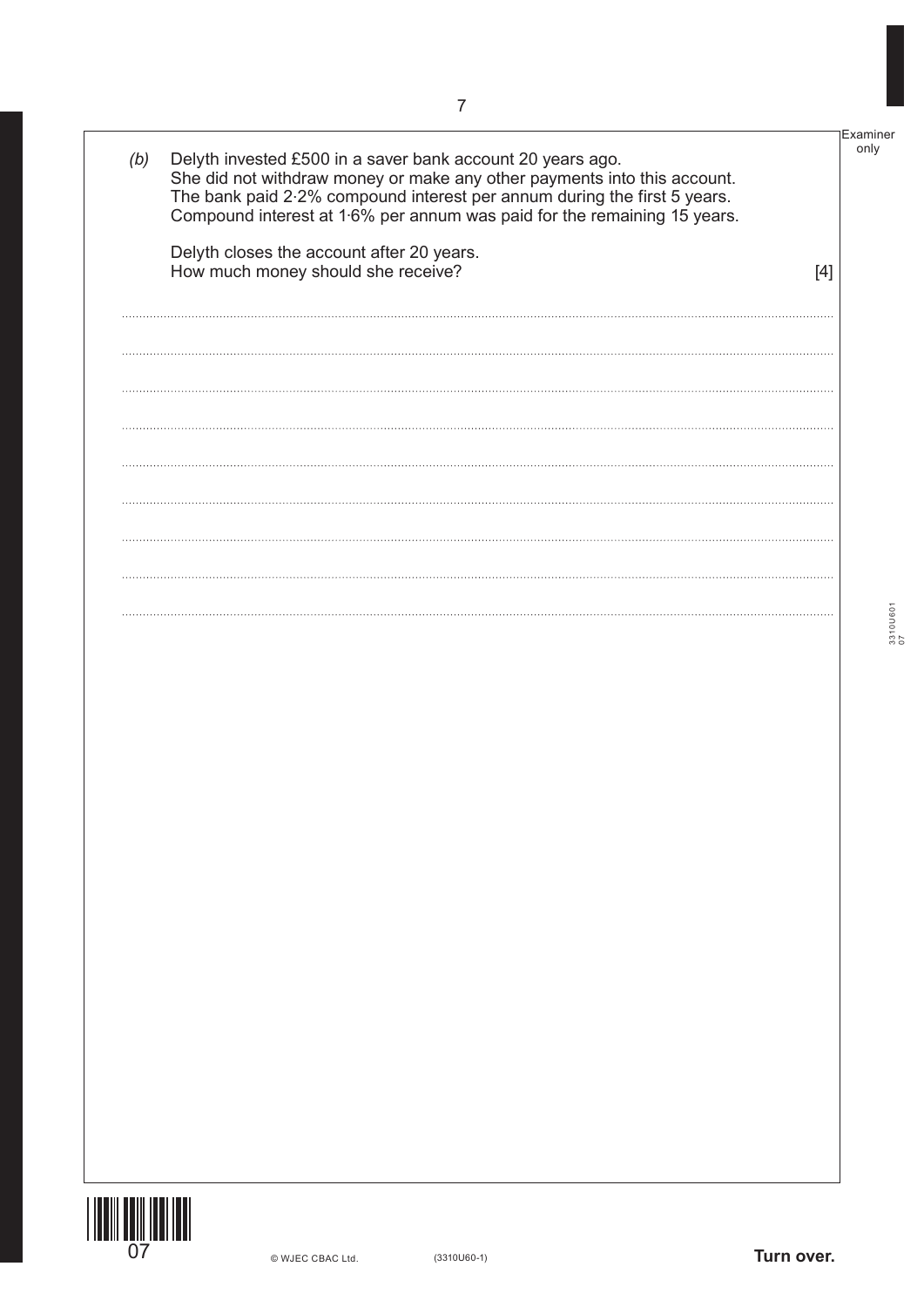

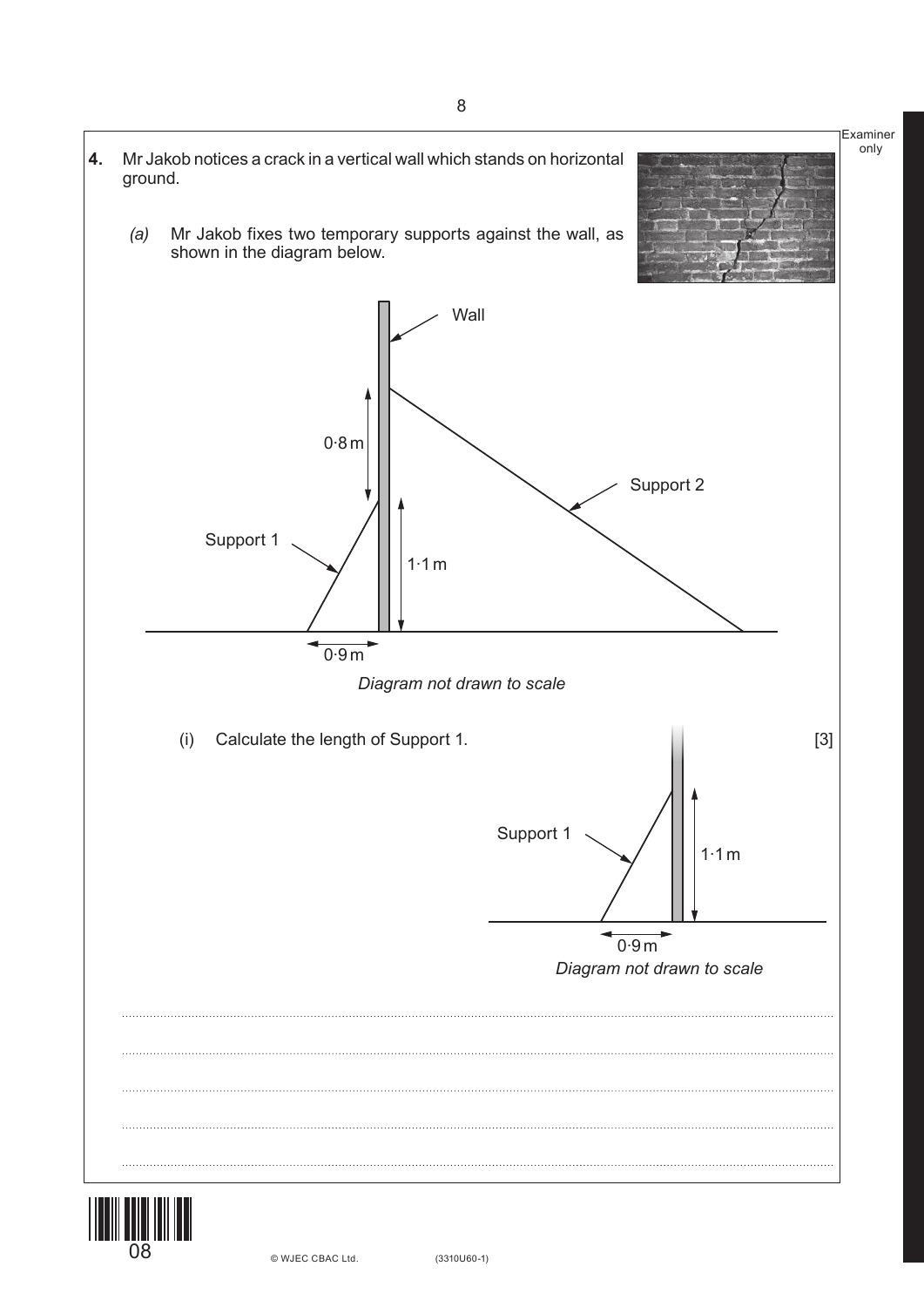|     | (ii)      | The length of Support 2 is 2.6m.<br>Calculate the angle between the horizontal ground and Support 2.           | only<br>$[3]$ |
|-----|-----------|----------------------------------------------------------------------------------------------------------------|---------------|
|     |           |                                                                                                                |               |
|     |           |                                                                                                                |               |
|     |           |                                                                                                                |               |
|     |           |                                                                                                                |               |
| (b) |           | Mr Jakob gets a quote of £516 for rebuilding his wall.                                                         |               |
|     | $\bullet$ | The quote includes:<br>8 hours' labour costs at £22.50 per hour,<br>a 20% discount off the cost of the bricks. |               |
|     |           |                                                                                                                |               |
|     |           | Calculate the cost of the bricks before the discount.                                                          | $[3]$         |
|     |           |                                                                                                                |               |
|     |           |                                                                                                                |               |
|     |           |                                                                                                                |               |
|     |           |                                                                                                                |               |
|     |           |                                                                                                                |               |
| 09  |           |                                                                                                                |               |

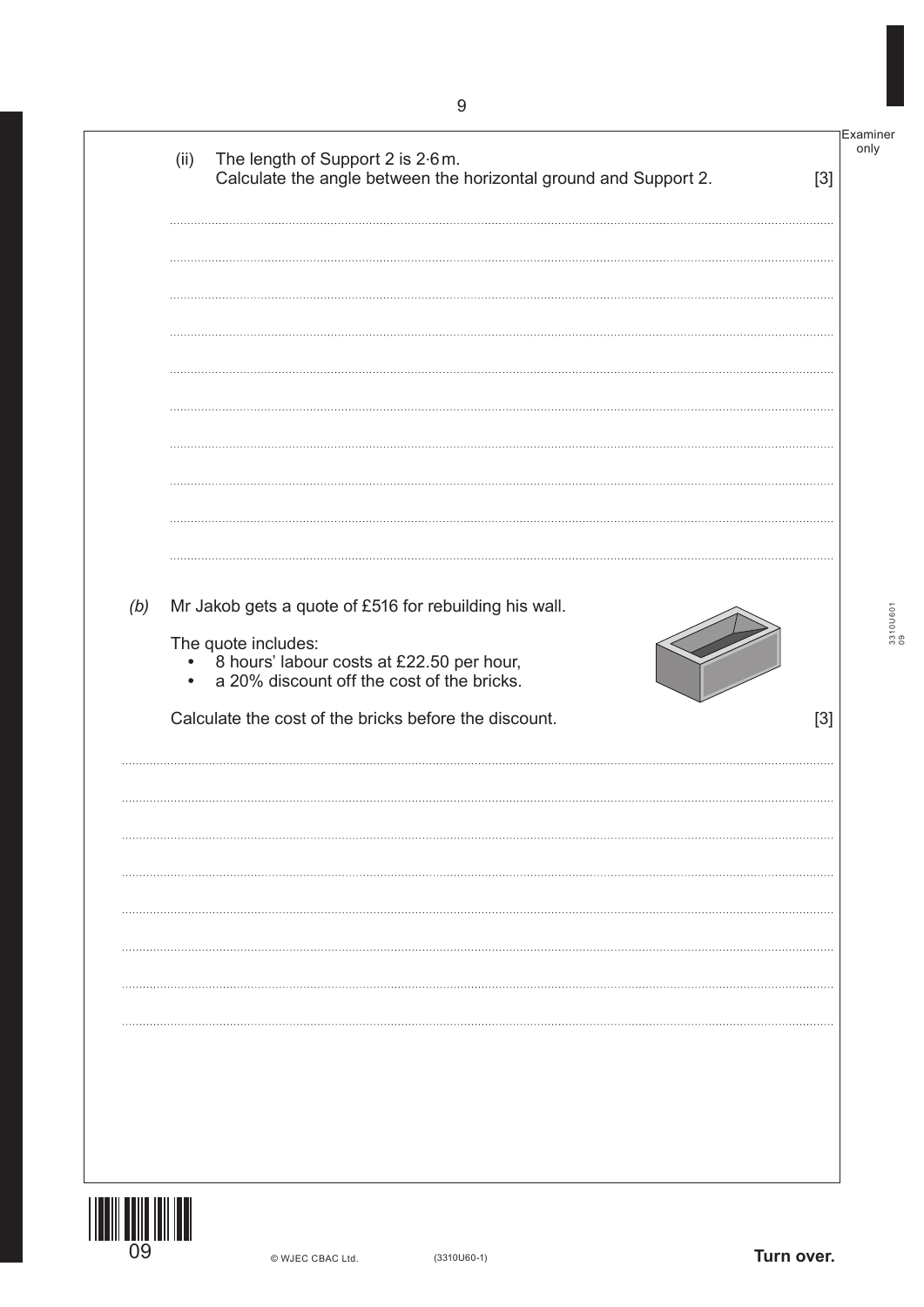10

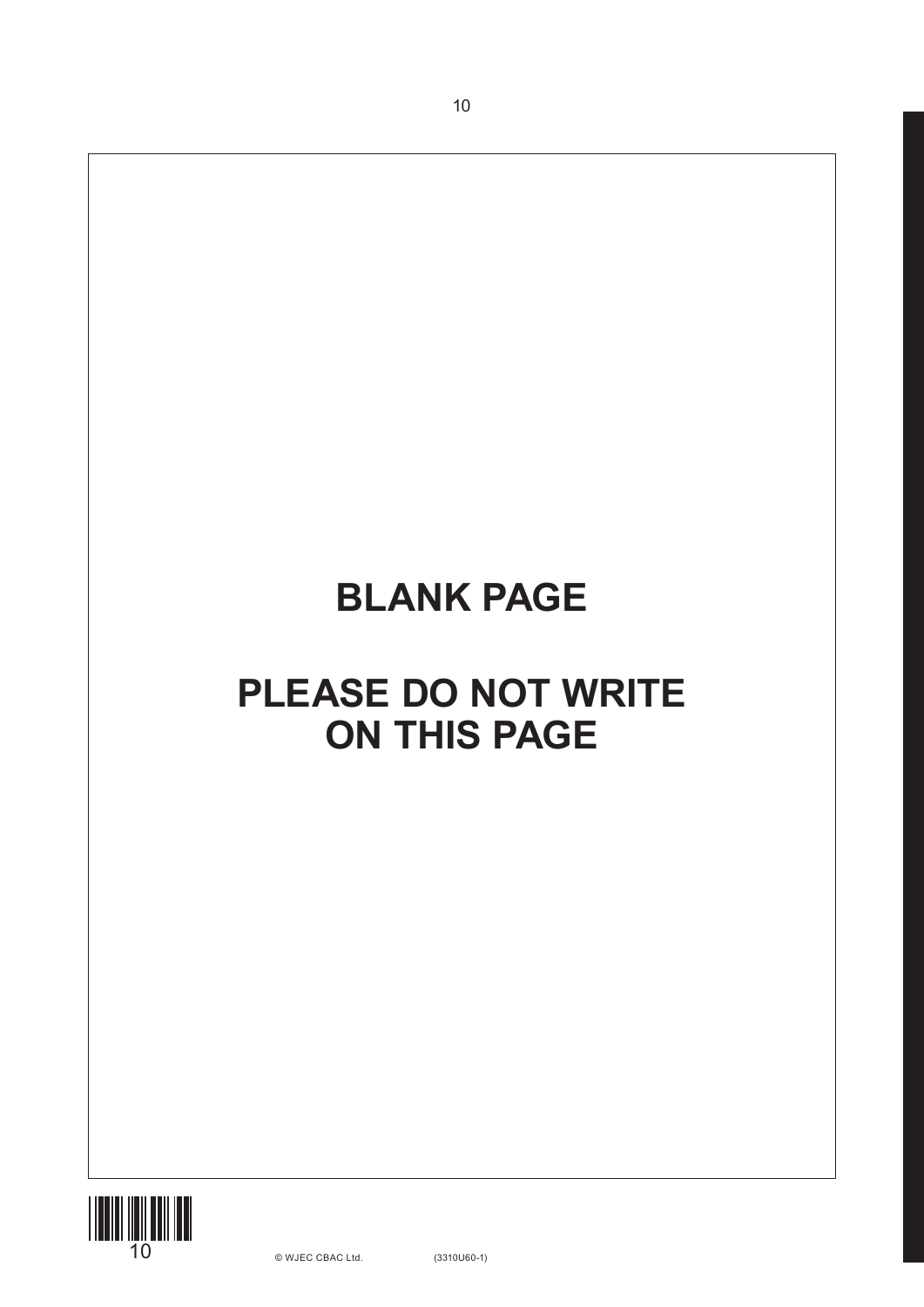**5.** *(a) Kenworth Electrical* specialises in wiring new houses. The monthly wages of all *Kenworth Electrical* employees are summarised in the frequency table below.

| Monthly wage, $\pounds x$ | Frequency |
|---------------------------|-----------|
| $1800 \leqslant x < 2000$ | 64        |
| $2000 \le x < 2100$       | 50        |
| $2100 \le x < 2400$       | 2         |
| $2400 \leqslant x < 5800$ |           |
| $5800 \leqslant x < 7800$ |           |

<sup>(</sup>i) In which group does the median monthly wage lie? Circle your answer. [1]

| $1800 \leqslant x \leqslant 2000$ | $2000 \leqslant x \leqslant 2100$ | $2100 \le x < 2400$       |
|-----------------------------------|-----------------------------------|---------------------------|
| $2400 \leq x < 5800$              |                                   | $5800 \leqslant x < 7800$ |

(ii) Alysia is an accountant working for *Kenworth Electrical*. She knows the exact wage of each employee. Alysia says,

It would be misleading to use the mean monthly wage as an average.

Explain why Alysia has reached this conclusion. [1]



3310U601 3310U601<br>11

Examiner only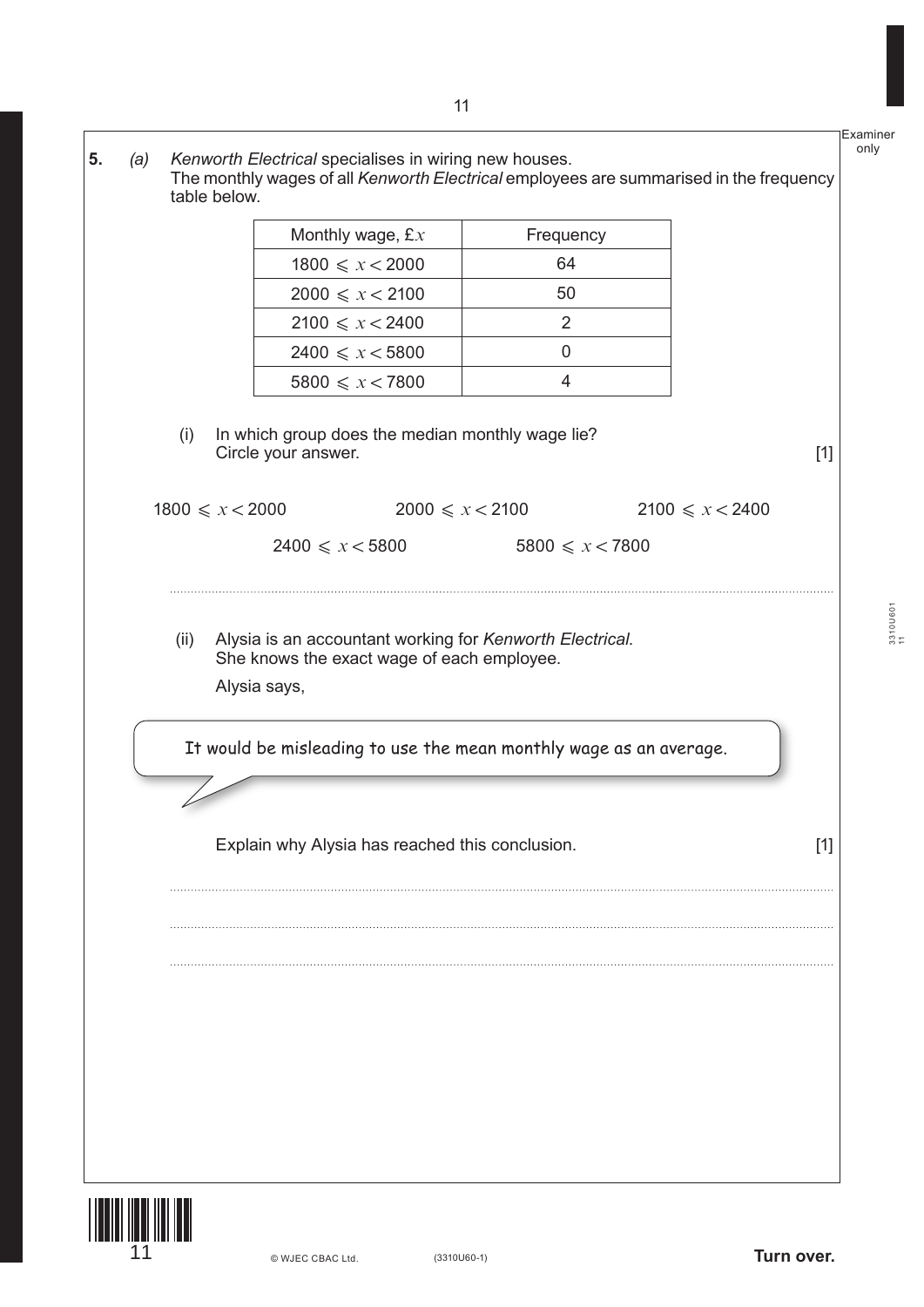Examiner only Monthly wage, £x Frequency  $1800 \le x < 2000$  8  $2000 \le x < 2200$  40  $2200 \le x < 2400$  24  $2400 \le x < 3000$  8 *(b) Maesteg Electrical* also specialises in wiring new houses. The monthly wages of all *Maesteg Electrical* employees are summarised in the frequency table below. (i) Use the frequency table to complete the following cumulative frequency diagram to display the monthly wages of all *Maesteg Electrical* employees. [2] 1800 2000 2200 2400 2600 2800 3000 0<br>1800 20 40 60 80 Cumulative frequency Monthly wage (£) Use the cumulative frequency diagram to answer each of the following questions. (ii) Which of the following is the best estimate for the median monthly wage of *Maesteg Electrical* employees? Circle your answer. [1] £2100 £2160 £2200 £2360 £3000



12 © WJEC CBAC Ltd.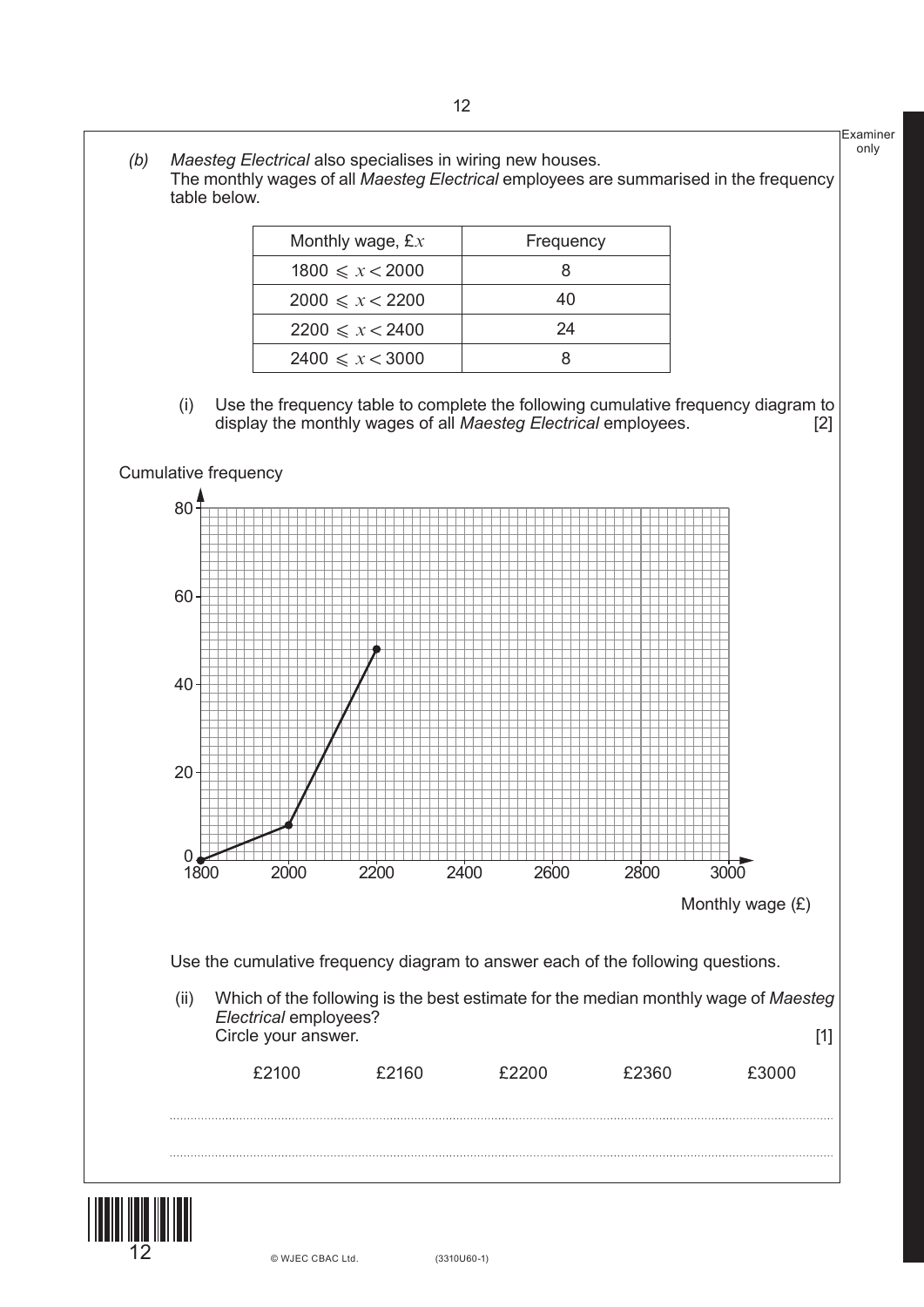|          |                                                                                                                                                                      | <b>Examiner</b> |
|----------|----------------------------------------------------------------------------------------------------------------------------------------------------------------------|-----------------|
| (iii)    | Calculate an estimate of the percentage of <i>Maesteg Electrical</i> employees who have<br>a monthly wage of less than £2050.<br>You must show all your working. [2] | only            |
|          |                                                                                                                                                                      |                 |
|          |                                                                                                                                                                      |                 |
|          |                                                                                                                                                                      |                 |
|          |                                                                                                                                                                      |                 |
|          |                                                                                                                                                                      |                 |
| $\cdots$ |                                                                                                                                                                      |                 |
|          |                                                                                                                                                                      |                 |
| $\cdots$ |                                                                                                                                                                      |                 |
|          |                                                                                                                                                                      |                 |
|          |                                                                                                                                                                      |                 |
|          |                                                                                                                                                                      |                 |
|          |                                                                                                                                                                      |                 |
|          |                                                                                                                                                                      |                 |
|          |                                                                                                                                                                      |                 |
|          |                                                                                                                                                                      |                 |
|          |                                                                                                                                                                      |                 |
|          |                                                                                                                                                                      |                 |
|          |                                                                                                                                                                      |                 |
|          |                                                                                                                                                                      |                 |
|          |                                                                                                                                                                      |                 |
|          |                                                                                                                                                                      |                 |
|          |                                                                                                                                                                      |                 |
|          |                                                                                                                                                                      |                 |
|          |                                                                                                                                                                      |                 |
|          |                                                                                                                                                                      |                 |
|          |                                                                                                                                                                      |                 |
|          |                                                                                                                                                                      |                 |
|          |                                                                                                                                                                      |                 |
|          |                                                                                                                                                                      |                 |
|          |                                                                                                                                                                      |                 |
|          |                                                                                                                                                                      |                 |
|          |                                                                                                                                                                      |                 |
|          |                                                                                                                                                                      |                 |
|          |                                                                                                                                                                      |                 |
|          |                                                                                                                                                                      |                 |
|          |                                                                                                                                                                      |                 |
|          |                                                                                                                                                                      |                 |
|          |                                                                                                                                                                      |                 |
|          |                                                                                                                                                                      |                 |
|          |                                                                                                                                                                      |                 |
|          |                                                                                                                                                                      |                 |
|          |                                                                                                                                                                      |                 |
|          |                                                                                                                                                                      |                 |
|          |                                                                                                                                                                      |                 |
|          |                                                                                                                                                                      |                 |
|          |                                                                                                                                                                      |                 |
|          |                                                                                                                                                                      |                 |
|          |                                                                                                                                                                      |                 |
|          |                                                                                                                                                                      |                 |
|          |                                                                                                                                                                      |                 |
|          |                                                                                                                                                                      |                 |
|          |                                                                                                                                                                      |                 |
|          |                                                                                                                                                                      |                 |
|          |                                                                                                                                                                      |                 |
|          |                                                                                                                                                                      |                 |
|          |                                                                                                                                                                      |                 |
|          |                                                                                                                                                                      |                 |
|          | Turn over.<br>© WJEC CBAC Ltd.<br>$(3310U60-1)$                                                                                                                      |                 |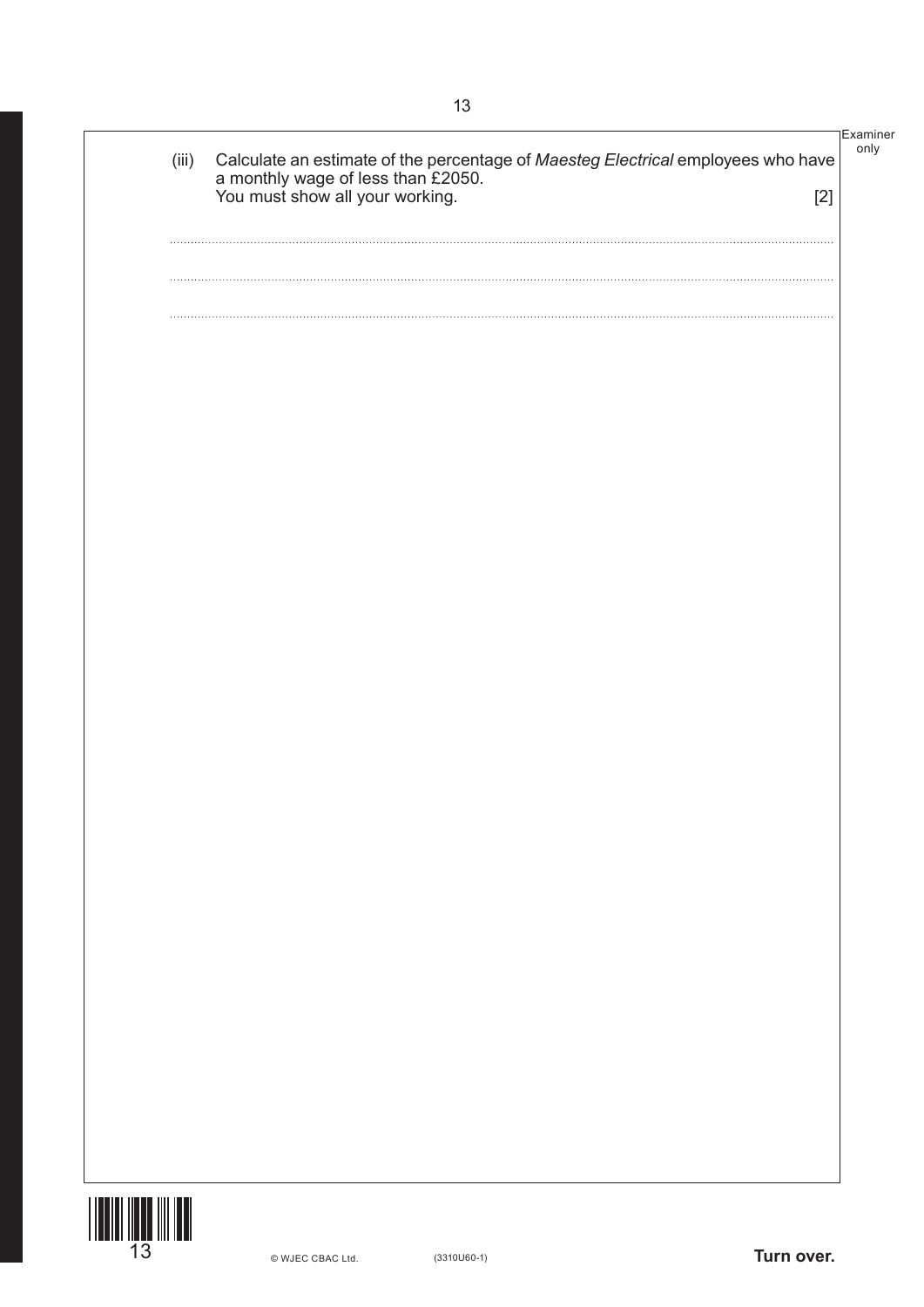| year. | Simon has some money to invest in a savings account.          | Two banks have sent him details of their Special 1-Year Saver accounts.<br>He plans to make only one payment into the account and not withdraw any money during the | only  |
|-------|---------------------------------------------------------------|---------------------------------------------------------------------------------------------------------------------------------------------------------------------|-------|
|       |                                                               |                                                                                                                                                                     |       |
|       | Morgannwg Bank<br>0.41% interest paid every                   | <b>Banc Gwynedd</b><br>Nominal annual rate of 4.92 %                                                                                                                |       |
|       | month                                                         | Interest paid every 3 months                                                                                                                                        |       |
|       | Give your answer as a percentage correct to 2 decimal places. | What is the difference between the AERs that the two accounts are offering?                                                                                         | $[5]$ |
|       |                                                               |                                                                                                                                                                     |       |
|       |                                                               |                                                                                                                                                                     |       |
|       |                                                               |                                                                                                                                                                     |       |
|       |                                                               |                                                                                                                                                                     |       |
|       |                                                               |                                                                                                                                                                     |       |
|       |                                                               |                                                                                                                                                                     |       |
|       |                                                               |                                                                                                                                                                     |       |
|       |                                                               |                                                                                                                                                                     |       |
|       |                                                               |                                                                                                                                                                     |       |
|       |                                                               |                                                                                                                                                                     |       |
|       |                                                               |                                                                                                                                                                     |       |
|       |                                                               |                                                                                                                                                                     |       |
|       |                                                               |                                                                                                                                                                     |       |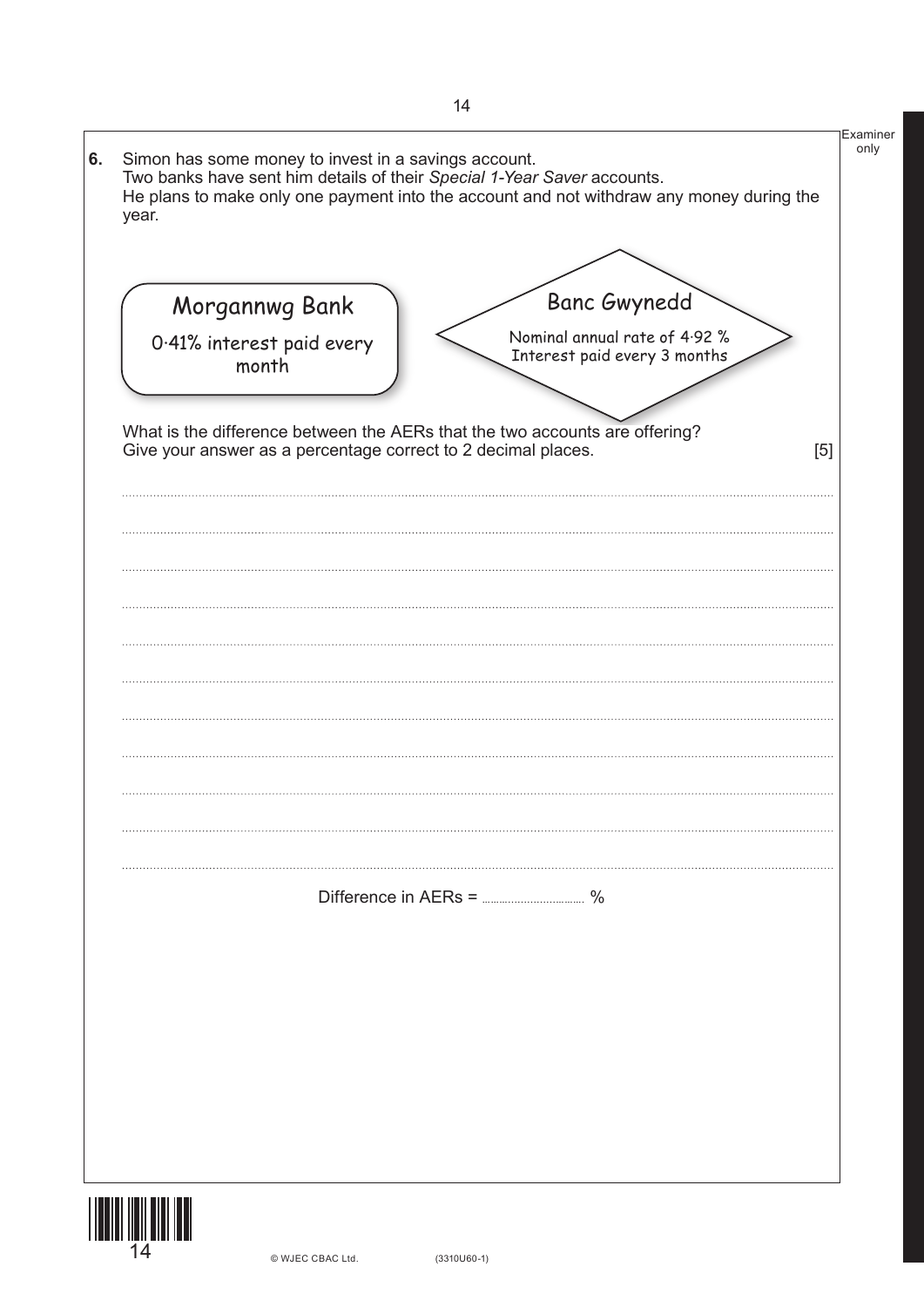15

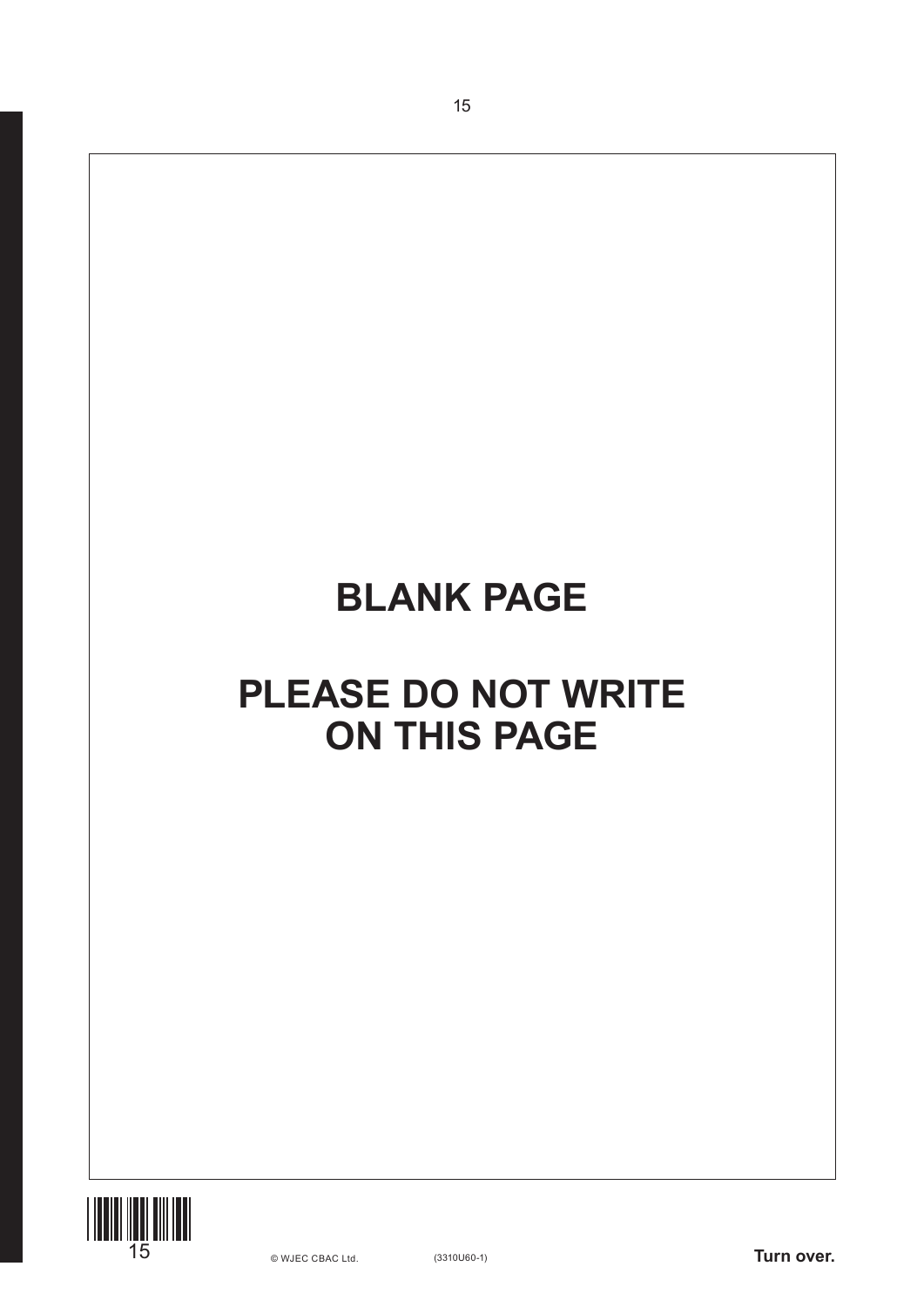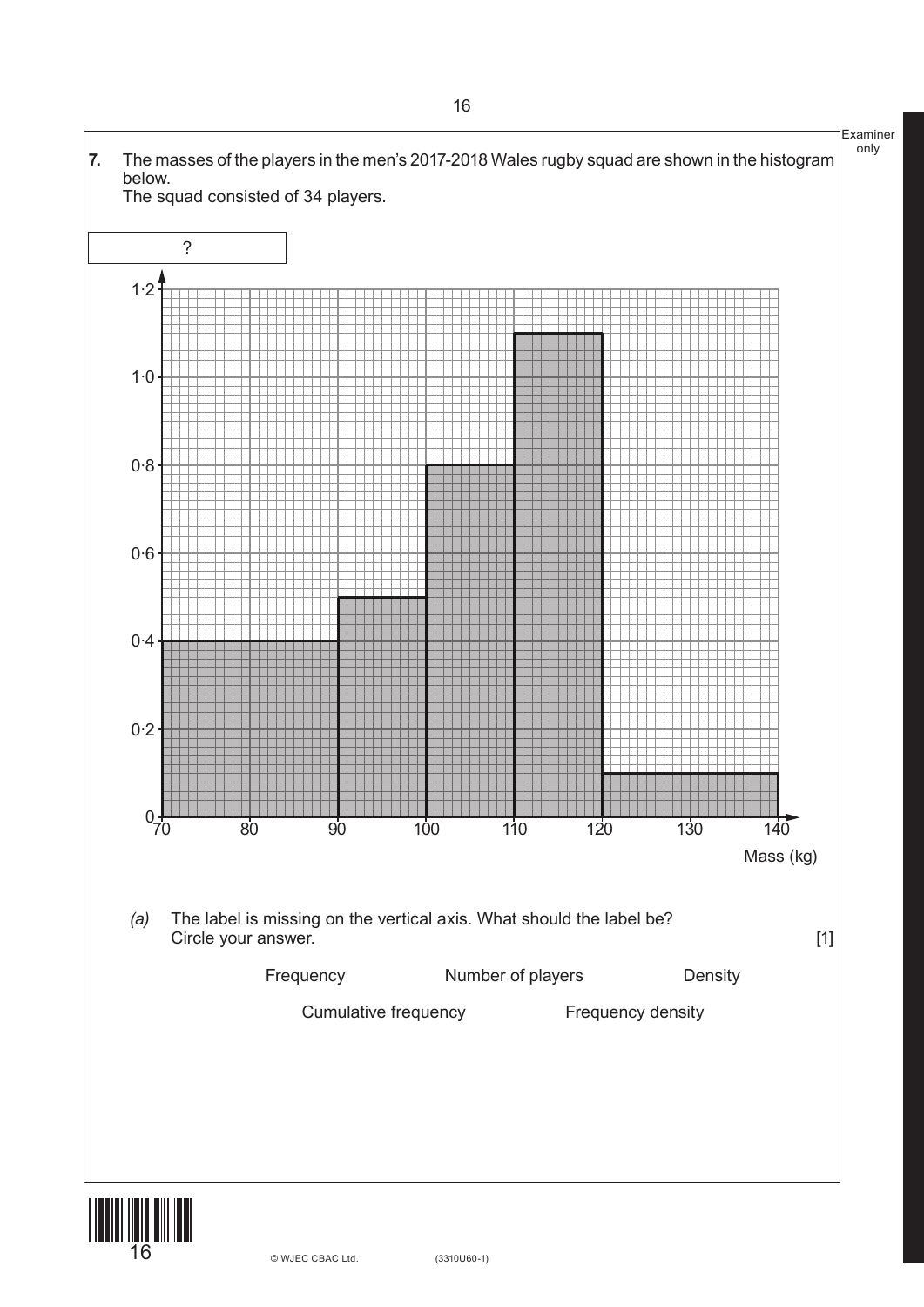| "The histogram shows that the mass of the heaviest member of the squad was double the mass of the lightest member of the squad."<br>Is Ben correct?<br>You cannot tell<br>Yes<br>No<br>You must give a reason for your choice.<br>$[1]$<br>The Forwards were the heaviest players in the squad.<br>(c)<br>The lightest Forward had a mass of 104 kg.<br>Calculate the maximum possible number of Forwards there could have been in the<br>squad.<br>You must show all your working.<br>$[3]$<br>To make a comparison with other teams, the coach wanted to know the mean mass of all<br>the players in the squad.<br>Use the histogram to calculate an estimate of the mean mass of all the players in the<br>[5]<br>squad. | (b) | Ben says, |  |
|-----------------------------------------------------------------------------------------------------------------------------------------------------------------------------------------------------------------------------------------------------------------------------------------------------------------------------------------------------------------------------------------------------------------------------------------------------------------------------------------------------------------------------------------------------------------------------------------------------------------------------------------------------------------------------------------------------------------------------|-----|-----------|--|
|                                                                                                                                                                                                                                                                                                                                                                                                                                                                                                                                                                                                                                                                                                                             |     |           |  |
|                                                                                                                                                                                                                                                                                                                                                                                                                                                                                                                                                                                                                                                                                                                             |     |           |  |
|                                                                                                                                                                                                                                                                                                                                                                                                                                                                                                                                                                                                                                                                                                                             |     |           |  |
|                                                                                                                                                                                                                                                                                                                                                                                                                                                                                                                                                                                                                                                                                                                             |     |           |  |
|                                                                                                                                                                                                                                                                                                                                                                                                                                                                                                                                                                                                                                                                                                                             |     |           |  |
|                                                                                                                                                                                                                                                                                                                                                                                                                                                                                                                                                                                                                                                                                                                             |     |           |  |
|                                                                                                                                                                                                                                                                                                                                                                                                                                                                                                                                                                                                                                                                                                                             |     |           |  |
|                                                                                                                                                                                                                                                                                                                                                                                                                                                                                                                                                                                                                                                                                                                             |     |           |  |
|                                                                                                                                                                                                                                                                                                                                                                                                                                                                                                                                                                                                                                                                                                                             |     |           |  |
|                                                                                                                                                                                                                                                                                                                                                                                                                                                                                                                                                                                                                                                                                                                             | (d) |           |  |
|                                                                                                                                                                                                                                                                                                                                                                                                                                                                                                                                                                                                                                                                                                                             |     |           |  |
|                                                                                                                                                                                                                                                                                                                                                                                                                                                                                                                                                                                                                                                                                                                             |     |           |  |
|                                                                                                                                                                                                                                                                                                                                                                                                                                                                                                                                                                                                                                                                                                                             |     |           |  |
|                                                                                                                                                                                                                                                                                                                                                                                                                                                                                                                                                                                                                                                                                                                             |     |           |  |
|                                                                                                                                                                                                                                                                                                                                                                                                                                                                                                                                                                                                                                                                                                                             |     |           |  |
|                                                                                                                                                                                                                                                                                                                                                                                                                                                                                                                                                                                                                                                                                                                             |     |           |  |

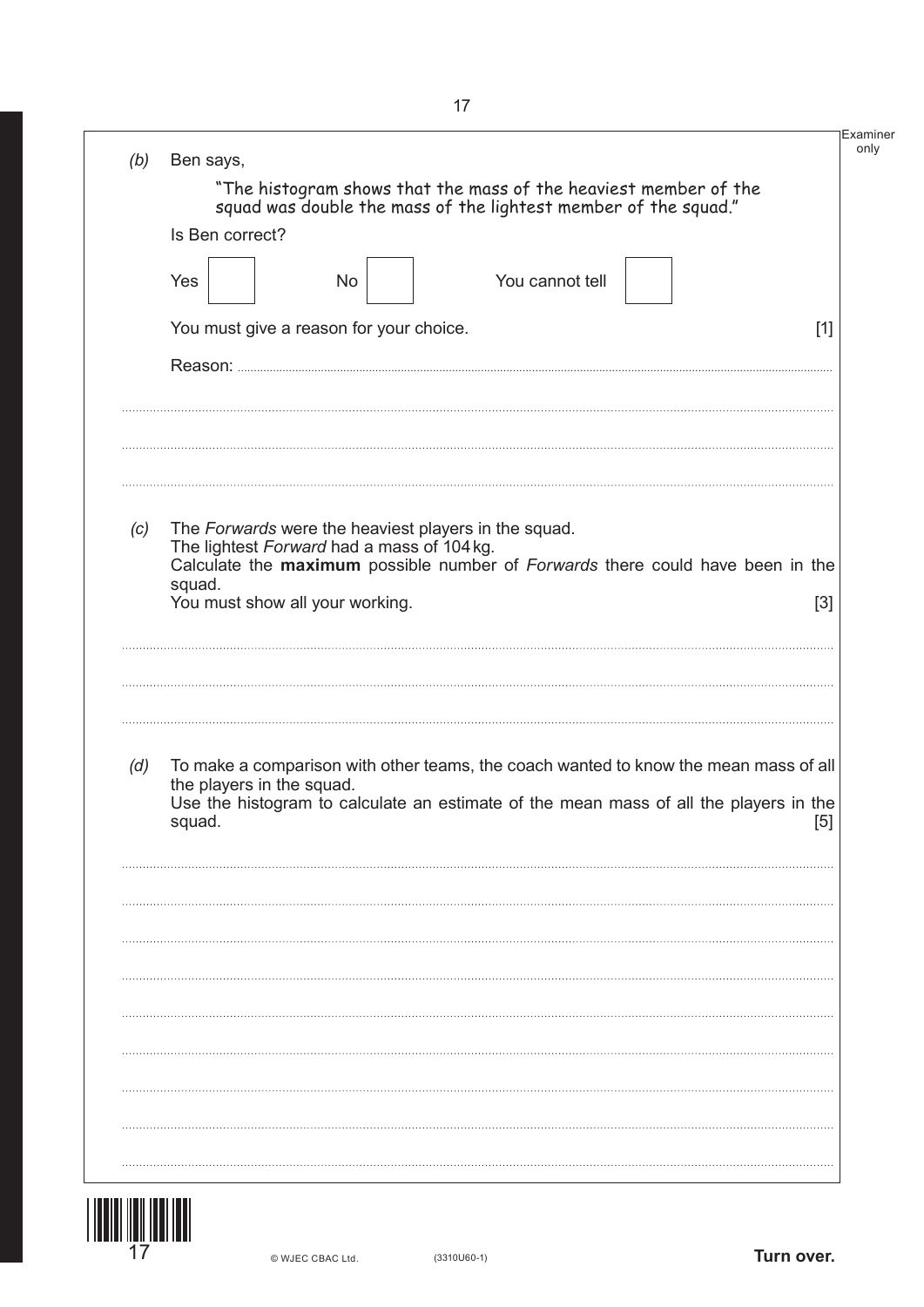



© WJEC CBAC Ltd.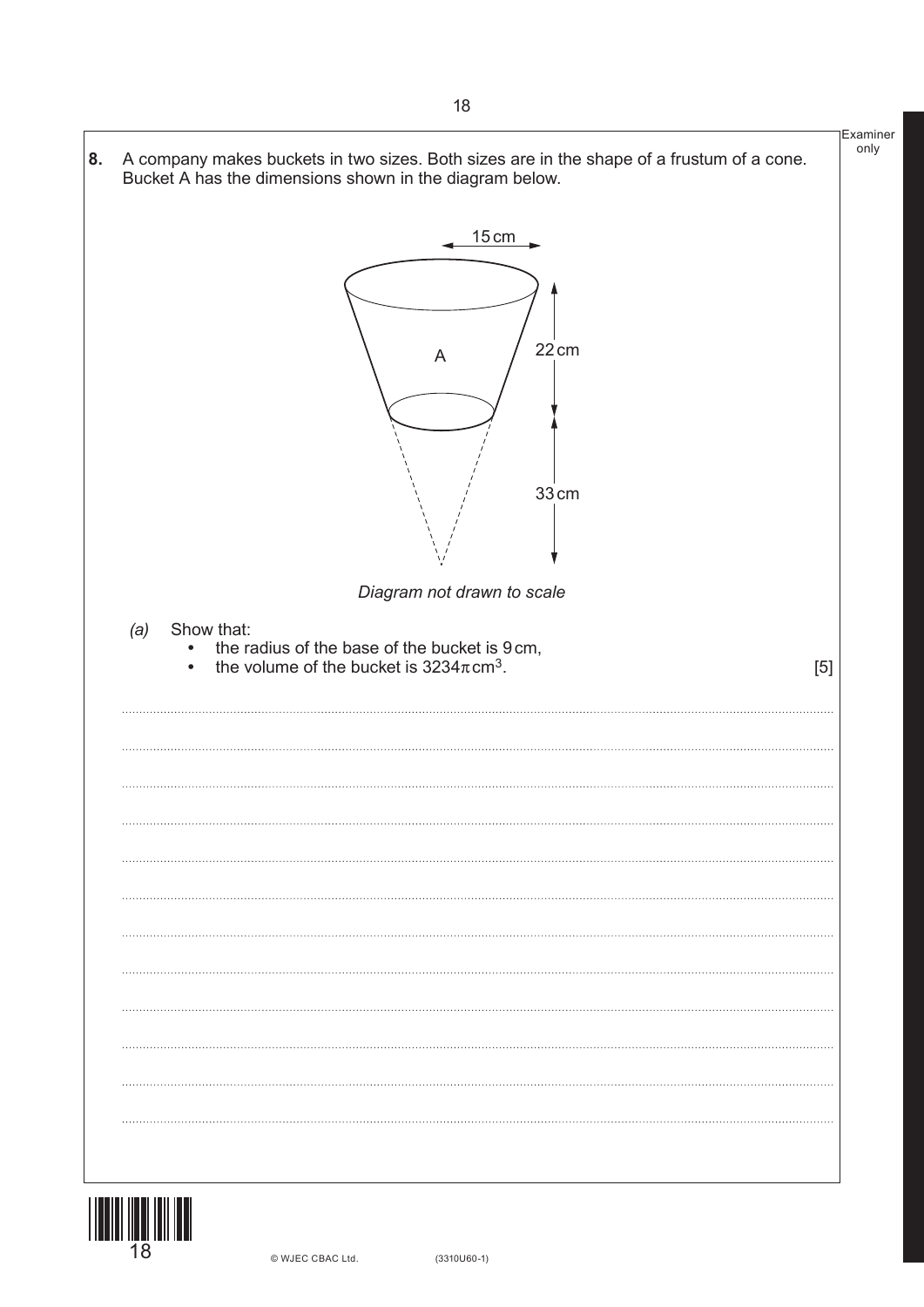| Bucket B is shown below. It is mathematically similar to Bucket A. |     |
|--------------------------------------------------------------------|-----|
| $\mathsf B$<br>$28·6$ cm                                           |     |
| Diagram not drawn to scale                                         |     |
| Calculate the number of gallons Bucket B can hold when full.       | [6] |
| Remember:                                                          |     |
| 1 gallon = $8$ pints                                               |     |
|                                                                    |     |
|                                                                    |     |
|                                                                    |     |
|                                                                    |     |
|                                                                    |     |
|                                                                    |     |
|                                                                    |     |
|                                                                    |     |
|                                                                    |     |
|                                                                    |     |
|                                                                    |     |
|                                                                    |     |
|                                                                    |     |
|                                                                    |     |
|                                                                    |     |
|                                                                    |     |
|                                                                    |     |
|                                                                    |     |
|                                                                    |     |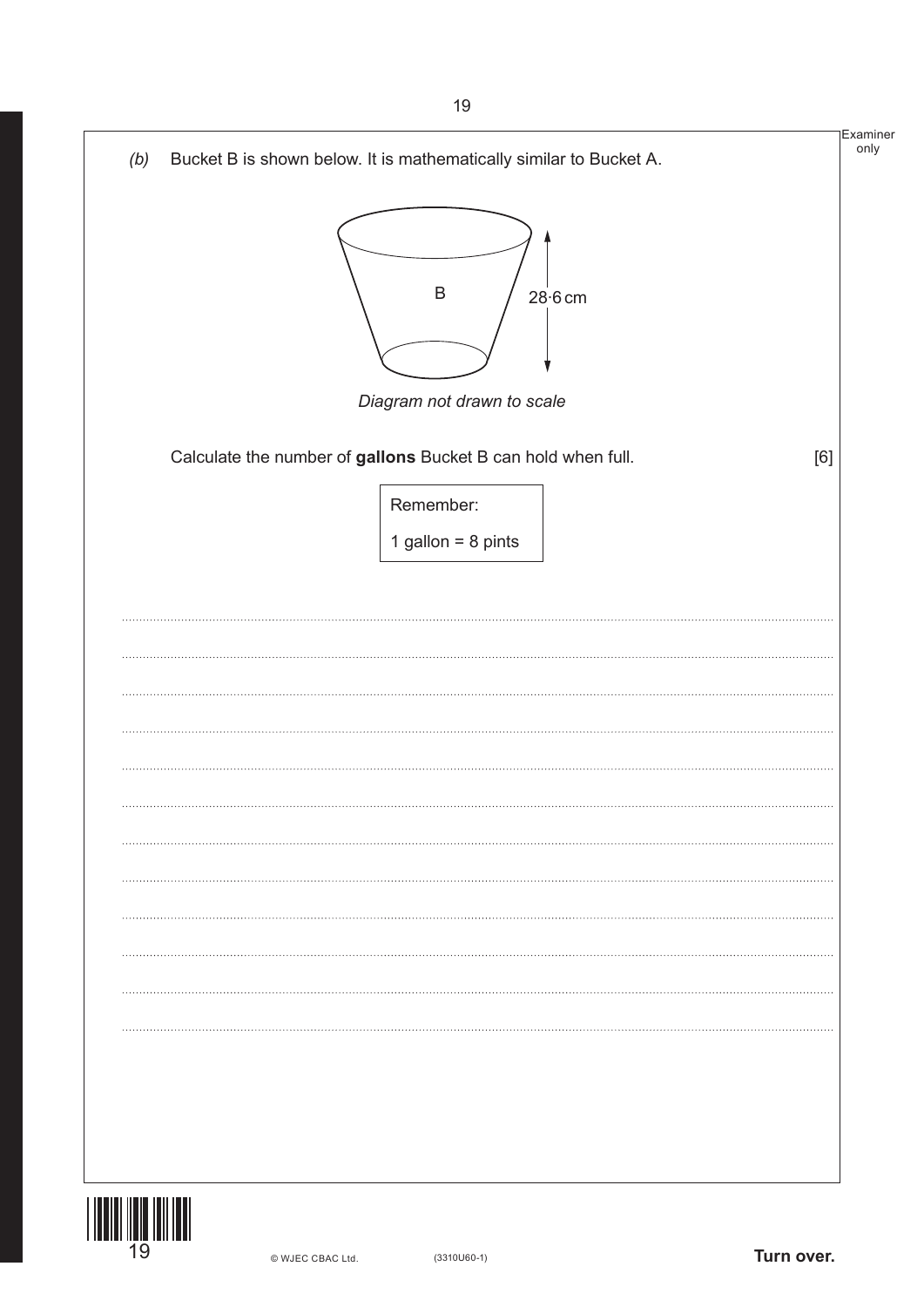



20 © WJEC CBAC Ltd.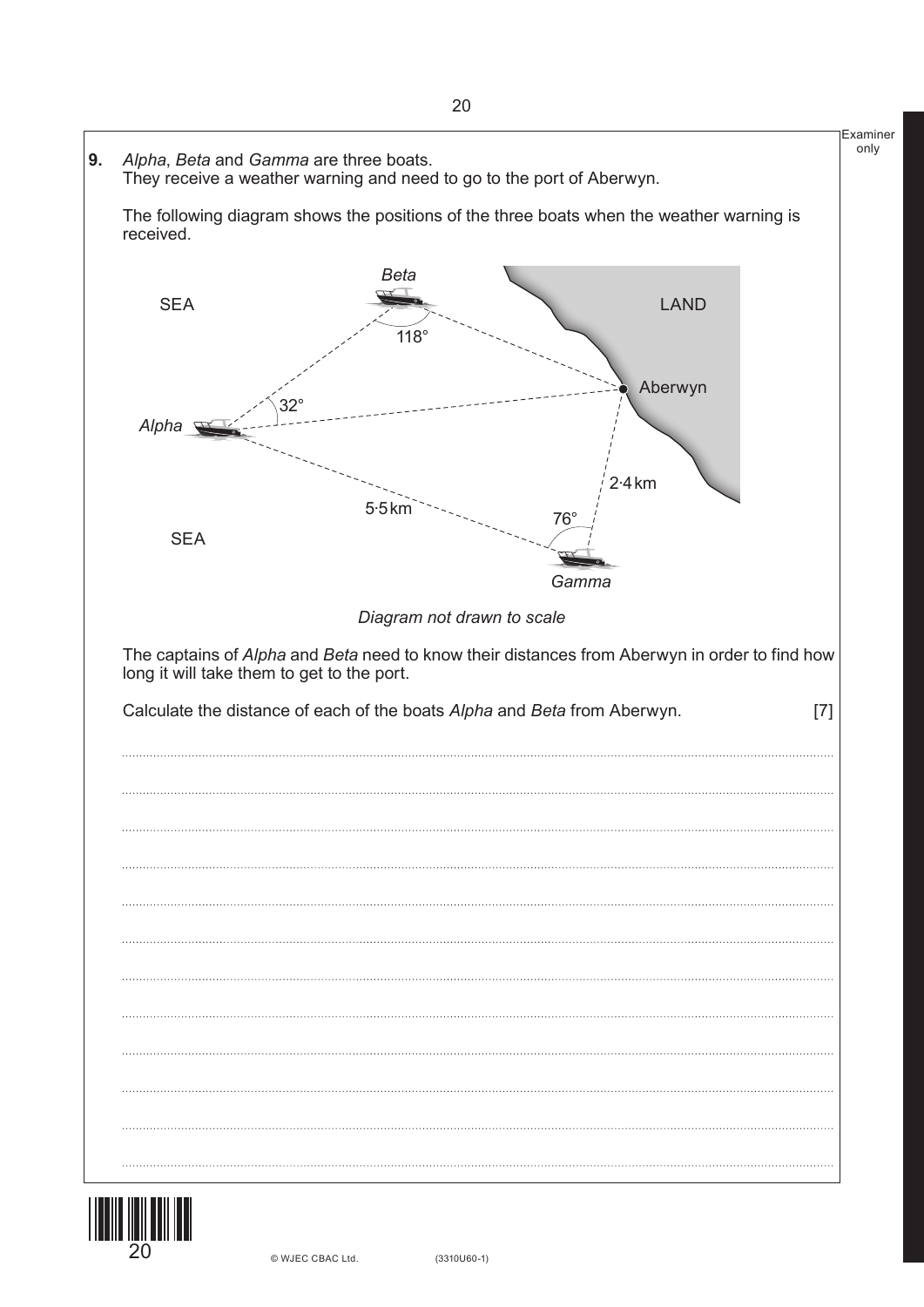|                              | 10. Holly wants to buy a new house in Cardiff.<br>She knows that Land Transaction Tax will be added to the price of the house.                                                                                                                                                                                                   |
|------------------------------|----------------------------------------------------------------------------------------------------------------------------------------------------------------------------------------------------------------------------------------------------------------------------------------------------------------------------------|
| $\bullet$<br>$\bullet$       | Land Transaction Tax rates are shown below:<br>pay nothing on the first £180000 of the price of the house,<br>pay 3.5% on the part of the price of the house that is above £180000 and up to and<br>including £250000,<br>pay 5% on the part of the price of the house that is above £250000 and up to and<br>including £400000. |
| (a)                          | Show that the Land Transaction Tax payable on a house costing £255000 is £2700. [2]                                                                                                                                                                                                                                              |
|                              |                                                                                                                                                                                                                                                                                                                                  |
| (b)                          | The most Holly can afford to spend, including Land Transaction Tax, is £327000.                                                                                                                                                                                                                                                  |
|                              | Let $x$ be the highest price of house that Holly can afford.<br>Write an equation in $x$ and solve it to calculate the highest price of house that Holly can<br>afford.<br>[5]                                                                                                                                                   |
|                              |                                                                                                                                                                                                                                                                                                                                  |
|                              |                                                                                                                                                                                                                                                                                                                                  |
|                              |                                                                                                                                                                                                                                                                                                                                  |
|                              |                                                                                                                                                                                                                                                                                                                                  |
|                              |                                                                                                                                                                                                                                                                                                                                  |
|                              |                                                                                                                                                                                                                                                                                                                                  |
|                              |                                                                                                                                                                                                                                                                                                                                  |
|                              | <b>END OF PAPER</b>                                                                                                                                                                                                                                                                                                              |
| <u> 1 INNIU IUNI IUN IUN</u> |                                                                                                                                                                                                                                                                                                                                  |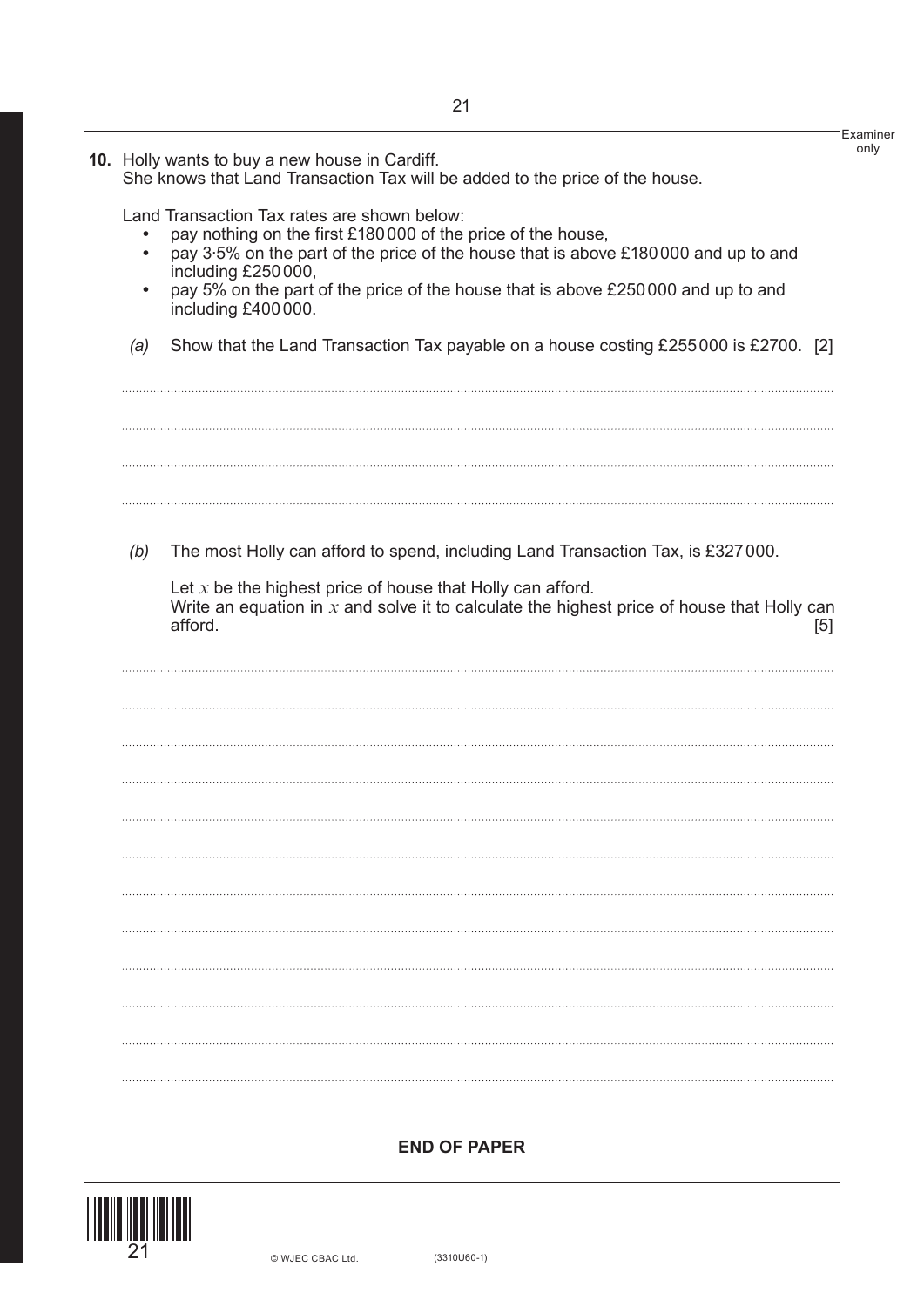22

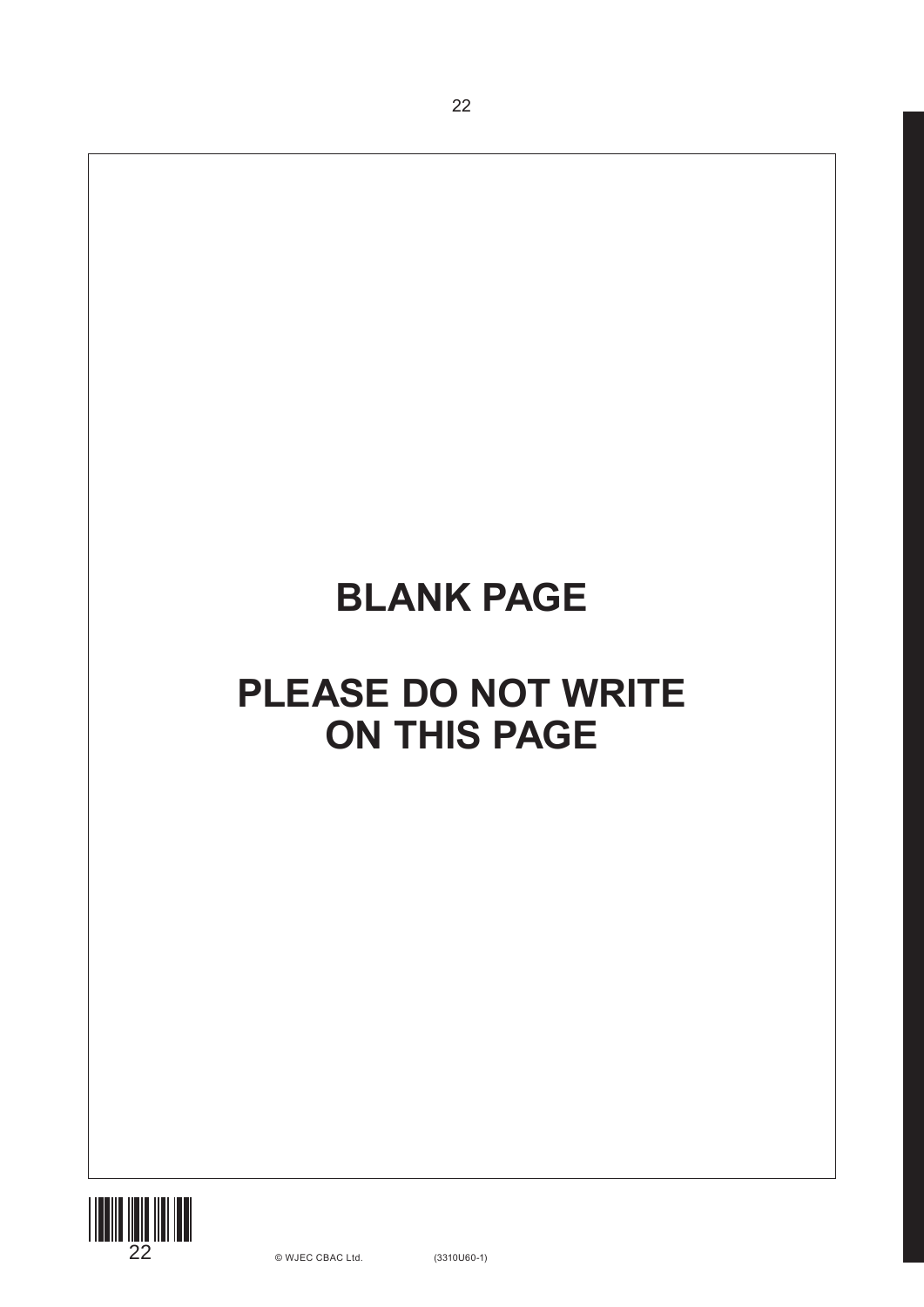| Additional page, if required.<br>Write the question number(s) in the left-hand margin.<br>Question<br>number |  |
|--------------------------------------------------------------------------------------------------------------|--|
|                                                                                                              |  |
|                                                                                                              |  |
|                                                                                                              |  |
|                                                                                                              |  |
|                                                                                                              |  |
|                                                                                                              |  |
|                                                                                                              |  |
|                                                                                                              |  |
|                                                                                                              |  |
|                                                                                                              |  |
|                                                                                                              |  |
|                                                                                                              |  |
|                                                                                                              |  |
|                                                                                                              |  |
|                                                                                                              |  |
|                                                                                                              |  |
|                                                                                                              |  |
|                                                                                                              |  |
|                                                                                                              |  |
|                                                                                                              |  |
|                                                                                                              |  |
|                                                                                                              |  |
|                                                                                                              |  |
|                                                                                                              |  |
|                                                                                                              |  |
|                                                                                                              |  |
|                                                                                                              |  |